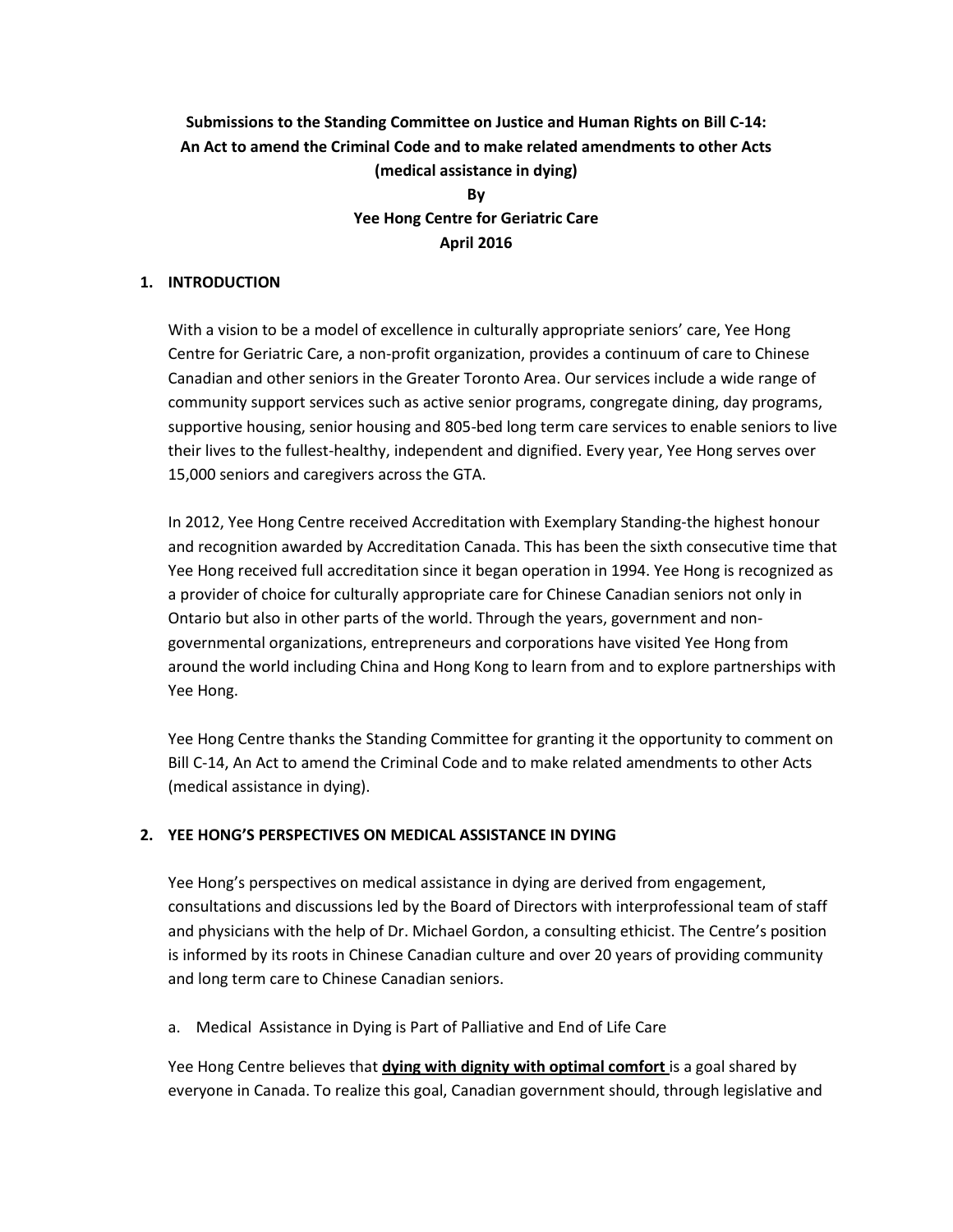non-legislative strategies, ensure that all Canadians have access to effective palliative and end of life care that promotes quality of life, respect and comfort as well as alleviates pain and suffering. Medical assistance in dying should be considered a part of an effective palliative and end of life care program so that those who exercise their right to MAID are exercising a real choice and not because of a lack of options.

## b. Applying Equity Lenses to Medical Assistance in Dying

An effective palliative and end of life care program has to be driven by a respect and recognition of cultural diversities.

While the final outcome is the same, death is a culturally laden concept and so are the dying and grieving processes. While Canada is not the first country in the world to legally entrench the right to assistance in dying, it is probably the most culturally diverse country to do so. It is therefore critically important for Canadian government(s) to apply equity lenses to the development of legislations, policies and programs so that Canadians of different cultural backgrounds enjoy and exercise the same rights intended.

To some Canadians, "I" is embedded in the concept of the collective "we". Medical assistance in dying is primarily premised on the principle of autonomy and an individual right to die. Some Canadians who exercise such as a right may not necessarily be driven solely by the individual's own needs but is in consideration of his/her relations with family or significant others. To these Canadians with a "grievance and irremedial medical condition", being a burden on their family/significant others can be a source of "psychological suffering that is intolerable" and should be recognized as such.

Filial piety, i.e. an unquestioning devotion to one's parents is considered a virtue to some Canadians. There may be times when one's expectations of fulfilling the obligations to take care of own parents are challenged by the parent's choice to exercise his/her right to medical assistance in dying. An effective palliative and end of life care program is to prevent this kind of conflicts. However, it is still prudent for policy makers to address the potential of such conflicts through mediation rather than the courts, a process that is emotionally and financially draining for all parties.

#### c. Conscientious Objections

At Yee Hong, the interprofessional team providing services to the residents/clients consists of both regulated health care and allied health care professionals as well as unregulated care providers. Even though physicians and nurse practitioners are, by legislation, the primary care providers of medical assistance of dying, other care providers such as social workers, personal support workers, and activation workers may all be involved in the process of supporting and caring for the resident who may choose to exercise the right to die. Regulated professional